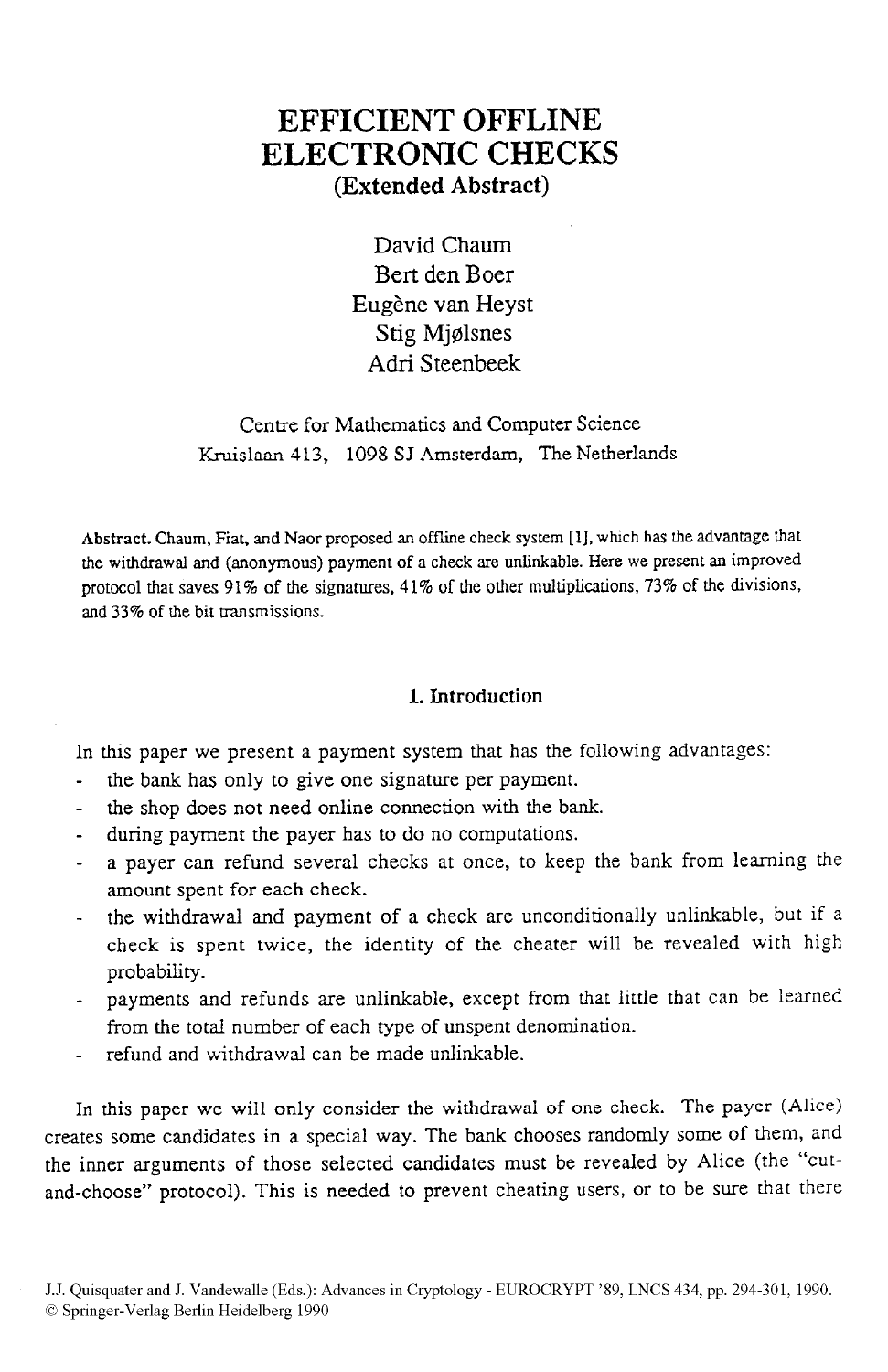are not to many bad candidates left (i.e. candidates not created in the proper way). If more checks are withdrawn **at** the same time, less candidates have to be opened (to get the same security).

Because of the anonymous payment, checks must be bought for the maximal amount. Therefore the signature of the bank can be split by the user into two parts: one part is the check, which can **be** used for a payment; and the other is a refund part, which is used for refunding the unspent value.

## 2. **Setting and Overview**

*The numbers which are used in this paper* (such as the number of candidates in the denomination part, in the challenge part, or to be opened) *are examples.* 

The underlaying scheme of this payment system, is an RSA scheme. As in the original paper [1], let  $f,g$  be two-argument, collision-free, one-way functions, with g such that if the first argument is fixed, the mapping is l-to-1 from the second argument onto the range. Let *h* be an injective one-way function with one argument and *k* an injective oneway function with **40** arguments. Let *u;* be Alice's account number concatenated with a counter.

**All** calculations are modulo *N,* the factorization of which only the bank knows. In our formulas, we will omit the modular reduction. We use *0* to denote bitwise exclusive-or and II for concatenation.

The check **is** a product of 20 terms, which are ordered in value: the frrst 10 are used for the amount to be spent in a shop (denomination part) and the last 10 to prevent the check from being spent twice (challenge part). These parameters can be varied, but the exponent then also needed to be changed (in order to prevent certain attacks). According to [2], we have the following table:

| number of terms in<br>denomination part +1 | exponent |
|--------------------------------------------|----------|
| $1, \ldots, 3$                             |          |
| 4.5                                        |          |
| $6, \ldots, 15$                            | 17       |
| 16,17                                      | 19       |
| $18, \ldots, 27$                           | 29       |

Three basic changes over [l] were made to improve efficiency :

(i) Alice initially sends to the bank *not* the candidates for the check, but the value of a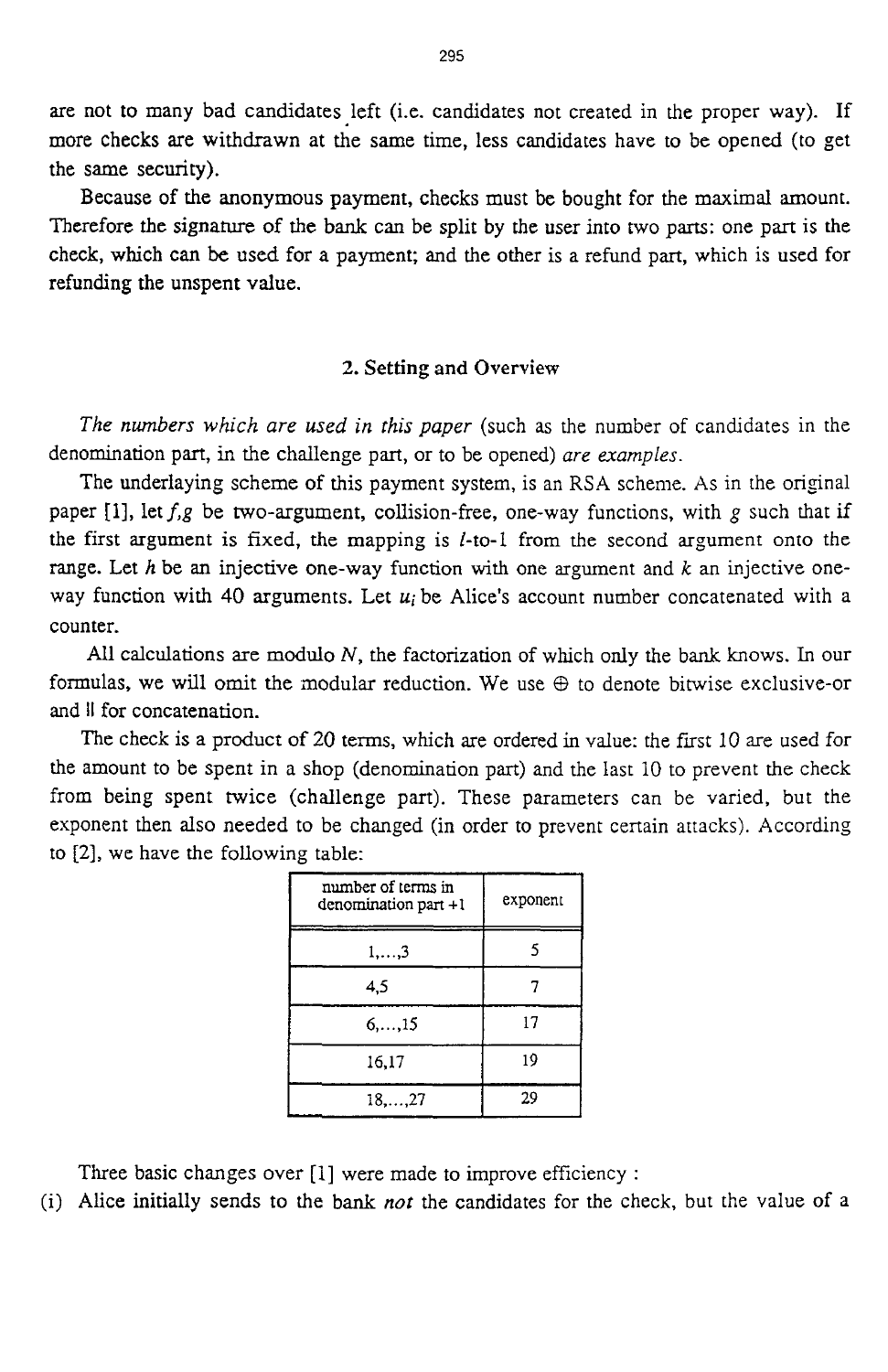one-way function with the candidates as its arguments. Hence she avoids sending half of the candidates.

- (ii) The terms in the check are ordered, so each can have almost the same root.
- (iii) Alice sends a blinded product of the major and minor terms, so she needs only half as many blinding factors, half as much bandwidth is needed, and the bank makes only one signature. When she receives the signed check, though, she must do some calculations to separate the major and minor terms to separate the product of the signed minor terms for refund. Also an additional one-way function must be introduced for this.

## **3.** Transactions

The payment system consists of three parties (bank, user Alice and shop) and four mansactions: withdrawal, payment, deposit, and refund. Each of these transactions is a protocol between two of the three parties. The transactions do not need to be in this order; Alice can first refund a part of the check and later spend the rest of the check in a shop. Also the refund of a check can be done earlier than its deposit.

- 3.1. Check Withdrawal Transaction
- (1) Alice first makes 40 candidates. For each, she chooses at random:  $r_i, a_i, b_i, c_i, d_i, e_i$ , (1 $\leq i \leq 40$ ) and computes:  $x_i = g(a_i||b_i,c_i)$ ,

| $y_i = g(a_i \oplus u_i, d_i)$ ,                                                                     |                                |
|------------------------------------------------------------------------------------------------------|--------------------------------|
| $M_i = f(x_i, y_i)$ ,                                                                                | (called the <i>major</i> term) |
| $m_i = h(g(b_i,e_i)),$                                                                               | (called the <i>minor</i> term) |
| $\alpha_i = M_i^{3^{10}} \cdot m_i^{17} \cdot r_i^{17 \cdot 3^{10}}$ (called the <i>candidate</i> ). |                                |

All computations can be made before connection with the bank, during which the hash value  $k$  ( $\alpha_1$ ,  $\alpha_2$ ,  $\alpha_3$ ,  $\alpha_{A0}$ ) is sent.

- (2) The bank splits the integers 1,..., 40 randomly between two unordered partitions  $S<sub>o</sub>$ and  $S_c$ , both of 20 elements. The partitioning is then sent to Alice.
- (3) Alice orders the elements in the partition  $S_c$  by the  $M_i$  value of the corresponding candidate, forming the ordered set  $T_c$ . This set, the  $\alpha_i$  's of the candidates in  $T_c$ , and the  $r_i, a_i, b_i, c_i, d_i, e_i$  of the candidates in  $S_0$  are sent to the bank. The candidates in  $S_0$ are said to be "opened".
- (4) The bank verifies that the hash of candidates revealed equals  $k$  ( $\alpha_1$ ,  $\alpha_2$ ,...,  $\alpha_{40}$ ) and that every element of the opened partition is correctly formed. (The opened partition can now be discarded by both parties.) The bank takes a random integer *R* and computes: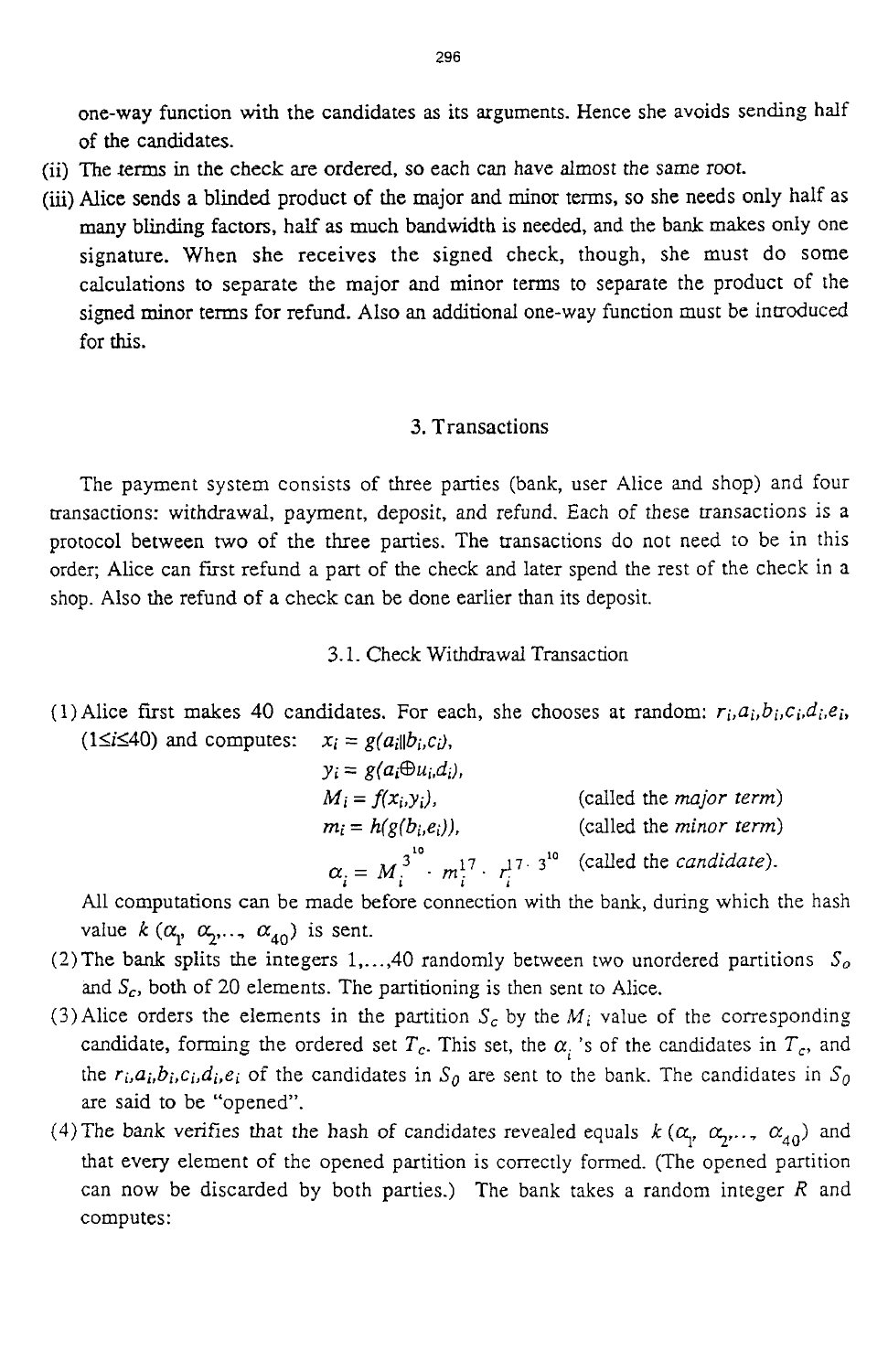$$
D = \frac{10}{\prod_{i=1}^{10} (\alpha_{i(i)})^{\frac{1}{17 \cdot 3} \cdot \dots \cdot \frac{20}{\prod_{i=11}^{10} (\alpha_{i(i)})^{\frac{1}{17}} \cdot R^{3}},
$$

where  $t(i)$  is the i<sup>th</sup> element of  $T_c$ ; sends *D* and *R* to Alice; and diminishes Alice's account with the value of the check  $(=2^{10}-1)$ . The bank also stores *R* with Alice's account number.

*(5)* Alice verifies the validity of the signature on the check by testing whether

$$
D^{17\cdot3^{10}} = \left( \left( \begin{array}{cc} 20 \\ \Pi \\ (a_{i(1)}) \end{array} \right)^3 \cdot \alpha_{i(10)} \right)^3 \cdot \alpha_{i(11) \text{ times}}^{3}
$$

She unblinds the signature on the check and divides it into two parts:

$$
C = \frac{10}{\prod_{i=1}^{n} (M_{i(i)})^{\frac{3^{i-1}}{17}}} \cdot \frac{20}{\prod_{i=11}^{n} (M_{i(i)})^{\frac{3^{10}}{17}}}
$$

$$
C^{'} = R^3 \cdot \frac{10}{\prod_{i=1}^{n} (m_{i(i)})^{\frac{17}{3^{11-i}}}}
$$

where *C* is the signed check and C' is used to get a refund for any part of *C* that is unspent. These can be computed any time before payment.

## 3.2. Payment Transaction

Alice can use a check to pay in a shop. The fist 10 terms of a check C (remember that a check is the product of 20 ordered elements) have denominations  $2^9, 2^8, \ldots, 2, 1$ respectively. These must be in decreasing order, because the denominations in the refund part C' *must* be in decreasing order; otherwise, Alice can claim more refund with C', because from  $e^{7/3^i}$  she can easily compute  $e^{17/3^i}$ , (0 $\leq j \leq i$ ). Every amount smaller than 1024 can be paid with C; let  $(w_1, \ldots, w_{10})$  be the binary representation of the amount of payment.

(1) Alice gives  $C$  to the shop.

- (2) The shop generates a binary challenge-vector  $(w_{11},...,w_{20})$  and sends it to Alice.
- (3) Alice gives a partial opening of the check  $C$ :

if  $w_i=1$ , she reveals the corresponding  $a_{ii}b_{i},c_i,y_i$ ;

if  $w_i=0$ , she reveals  $x_i$ ,  $a_i \oplus u_i$ ,  $d_i$ .

(4)The shop verifies the partial opening, the check's signature, and the ordering of the  $M_i$ 's.

### 3.3. Deposit Transaction

(1) The shop sends to the bank: C, the vector  $w=(w_1,...,w_{20})$  (amount and challenge vector), and the partial opening.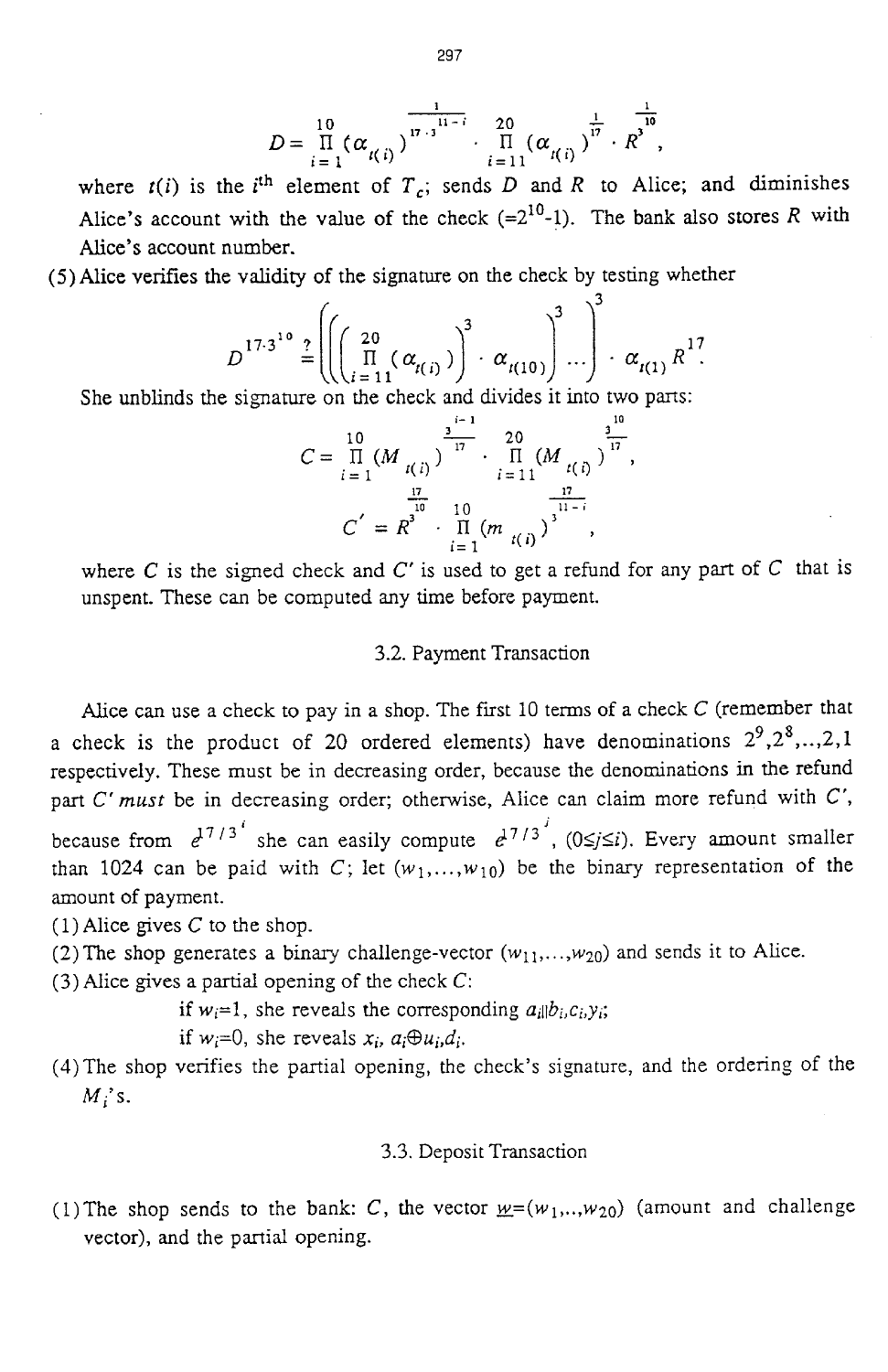- (2)The bank verifies the signature and the partial opening, just as the shop did.
- (3) The bank stores the check  $C$  in its searchable (batch) list of spent checks, the corresponding partial opening  $a_i$  or  $a_i \oplus u_i$  (1 $\le i \le 20$ ) in an archive list, and the revealed *b<sub>i</sub>*'s in its searchable (batch) list of revealed minor terms. The bank consults the searchable lists to be sure that no  $b_i$  is already refunded or that no check is spent twice (possibly by sorting them sometime later). When double spendmg of a check is found, the  $u_i$  can be reconstructed from any difference in the corresponding vectors  $\underline{w}$ and  $\underline{w}'$ , thereby revealing the cheater's account number.

### **3.4.** Refund Transaction

- (1)After each payment, but before refunding, the minor terms of the checks are accumulated and  $g(b_i,e_i)$  is computed for each  $w_i=1$ . Alice sends the bank the product of the  $C'$ , the  $R'$ 's, and in addition the  $g(b_i,e_i)$  for each denomination spent, and the *bj,ei* for the denominations not spent.
- (2)The **bank** verifies the opened minor terms and their signature C' similar to the way checks are verified. The bank also verifies if the *R's* were stored with Alice's account number.
- (3)The bank verifies that the *bi's* are not listed and stores them on its list of revealed minor terms together with Alice's account number, to prevent their later use.

Notice that in case of refunding multiple checks, Alice keeps the bank from learning the amount spent for each check; only the total number of each type of unspent denomination is revealed.

Alice can cheat by ordering the set improperly. She can get the maximal profit by spending the *5* highest denominations and telling the bank that she has spent the *5*  lowest: she can spend a check of value  $2^{10}$ -1 for  $2^{11}$ - $2^6$ . But in [2] it is proven that Alice can not change the ordering of the denomination part, so this **kind** of cheating is not possible.

## **4. Storage**

For one check Alice stores the following integers in her card computer:

before withdrawal:  $r_i, a_i, b_i, c_i, d_i, e_i$ [*M<sub>i</sub>,m<sub>i</sub>,* $\alpha_i$ ] for each candidate;

after withdrawal:  $C, C', R$  and  $a_i, b_i, c_i, d_i, e_i[x_i, y_i]$  for each unopened candidate;

after payment:  $C'$ , R and  $b_i$ ,  $e_i$ ,  $[g(b_i, e_i)]$  for each unopened candidate.

If the card computer has only a very limited amount of memory, it is possible not to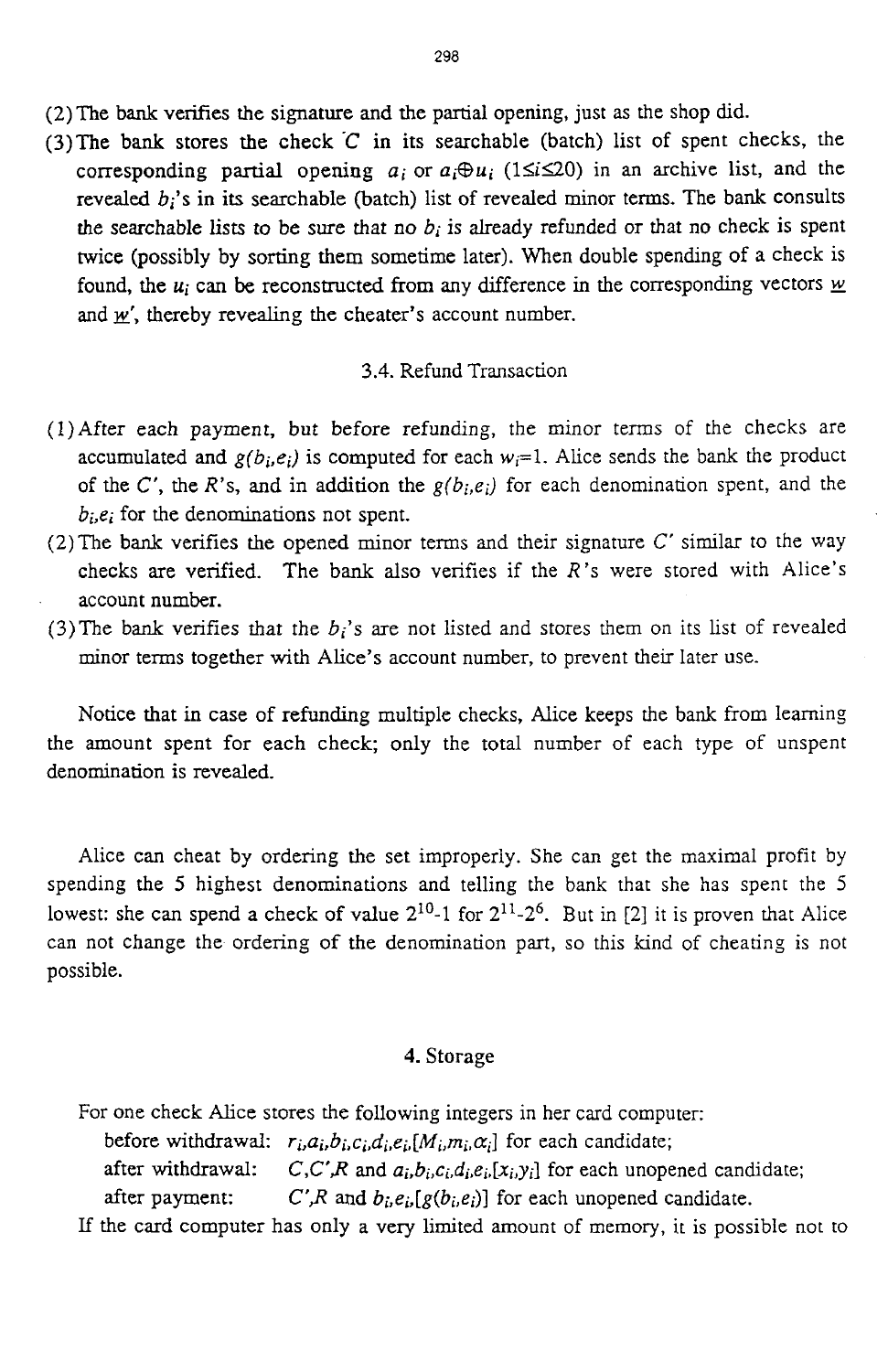store all the integers for each candidate; for instance not the integers between the square brackets. But then before payment or refund, Alice has to compute these integers, in order to do no computations during payment or refund. The memory that comes available after a transaction can be used to store candidates as they are **be** generated in advance.

## **5. Demo**

**Hans** Beuze **and** Peter Sliepenbeek implemented this system on **an** Apple Macintosh, **and** Adri Steenbeek wrote the numerical part. Diskettes with this demo are available from the authors. There is also **an** earlier version available for an IBM pc.

## **6. Number representation**

We suggest the following number representation:

| $u_i.a_i$                 | 32 bits,                               |
|---------------------------|----------------------------------------|
| b:                        | 128 bits,                              |
| $c_i, d_i, r_i, e_i, N$ : | 512 bits.                              |
| f                         | : $128\times128 \rightarrow 512$ bits, |
| g                         | : $128\times512 \rightarrow 128$ bits, |
| h                         | $128 \rightarrow 512$ bits.<br>t.      |

## **7. Improvements**

#### 7.1. Anonymous refund

In order to have anonymous refund, the payment system can be changed into the following way: in the withdrawal part, Alice chooses at random:  $r_i, a_i, b_i, c_i, d_i, e_i, z_i$  $(1 \leq i \leq 40)$  and computes:  $x_i = g(a_i||b_i||z_i,c_i)$ 

$$
\begin{aligned}\n x_i &= g(a_i \oplus u_i, c_i), \\
y_i &= g(a_i \oplus u_i, d_i), \\
M_i &= f(x_i, y_i), \\
m_i &= h(g(b_i||(z_i \oplus u_i), e_i)), \\
\alpha_i &= M_i^{3^{10}} \cdot m_i^{17} \cdot r_i^{17 \cdot 3^{10}}.\n \end{aligned}
$$

If Alice tries to spent a check twice or if she tries to ask refund for an already spent denomination, her identity will be revealed.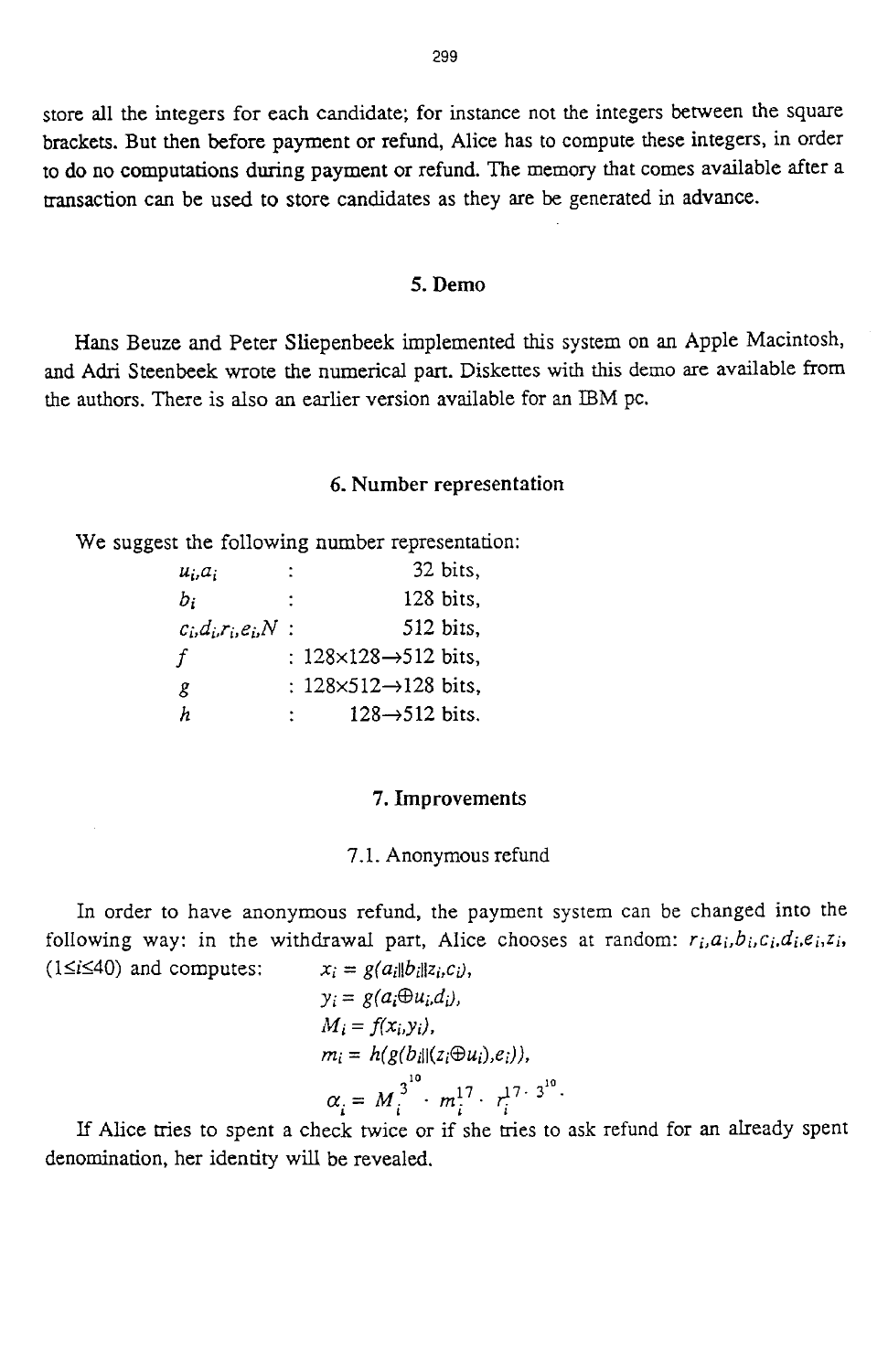## *7.2.* Combining challenge and denomination bits

We combine a challenge and a denomination bit into one term in the following way: in the withdrawal part Alice chooses at random:  $r_i, a_i, b_i, c_i, d_i, e_i, z_i$ , ( $1 \le i \le 40$ ) and computes:

$$
x_i = g(b_i, c_i),
$$
  
\n
$$
y_i = g(b_i, d_i),
$$
  
\n
$$
v_i = g'(a_i, x_i),
$$
  
\n
$$
w_i = g'(a_i \oplus u_i, y_i),
$$
  
\n
$$
M_i = f(v_i, w_i),
$$
  
\n
$$
m_i = h'(h(b_i, z_i)),
$$
  
\n
$$
\alpha_i = M_i^3 \cdot m_i^{17} \cdot r_i^{17 \cdot 3}.
$$

So the major term *M* can be expressed by the tree:



Let during the payment transaction  $(k_1,...,k_{10})$  be the binary representation of the amount of payment, and  $(l_1,...,l_{10})$  be the binary challenge-vector. Alice gives the following partial opening of the check:

| $l_i$ ,        | $k_i$          | revealed                                 |
|----------------|----------------|------------------------------------------|
| 0              | $\overline{0}$ | $a_i \oplus u_i, v_i, y_i$               |
| 0 <sup>1</sup> | 1              | $a_i \oplus u_i$ , $v_i$ , $b_i$ , $d_i$ |
| 1              | $\mathbf 0$    | $a_i, w_i, x_i$                          |
|                |                | $a_i, w_i, b_i, c_i$                     |

The major term  $M$  can be expressed in the following tree, in which the dotted lines indicate the numbers revealed during the payment transaction: in each of the main subtrees, you start at a certain level (which depends on the challenge bit). If the payment bit is a one, then in one of the main subtrees, you go one level deeper.